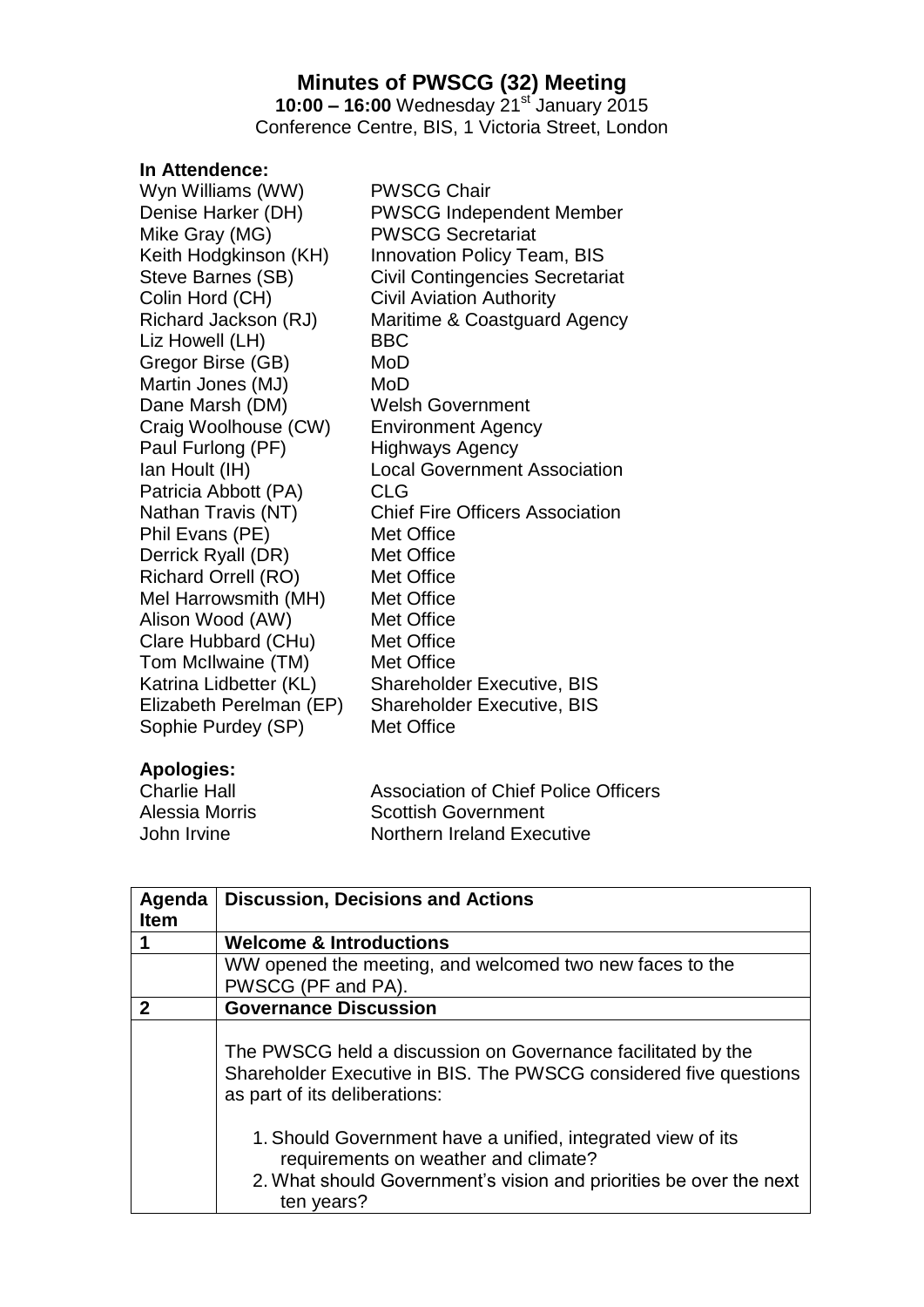| 4. What are the pros and cons of the current model?<br>5. What are the pros and cons of a single integrated governance                      |  |
|---------------------------------------------------------------------------------------------------------------------------------------------|--|
|                                                                                                                                             |  |
| structure?                                                                                                                                  |  |
|                                                                                                                                             |  |
| Overall, the PWSCG felt there would be some benefit from                                                                                    |  |
| Government having a unified requirement for weather and climate.                                                                            |  |
| The priorities in such a requirement should include the priorities of the                                                                   |  |
| PWSCG such as the protection of life and property from the impacts                                                                          |  |
| of severe weather, the importance of having a sovereign capability,                                                                         |  |
| and continual improvements in forecast accuracy.                                                                                            |  |
| The PWSCG noted its strengths of involving engaged users,                                                                                   |  |
| providing clear direction, having SMART performance indicators                                                                              |  |
| which drive improvements and providing challenge as key factors for                                                                         |  |
| successful governance. A single integrated governance structure for                                                                         |  |
| weather and climate could have benefits of improving cross-                                                                                 |  |
| government ownership and help define the common weather and                                                                                 |  |
| climate national capability, but it was felt that it was critical that the<br>user focus of the PWSCG was not lost.                         |  |
|                                                                                                                                             |  |
|                                                                                                                                             |  |
| WW asked the Shareholder Executive to attend a future PWSCG to                                                                              |  |
| have a further discussion.                                                                                                                  |  |
|                                                                                                                                             |  |
|                                                                                                                                             |  |
| Action: MG to invite the Shareholder Executive to the July                                                                                  |  |
| meeting of the PWSCG.                                                                                                                       |  |
| 3<br><b>Minutes</b>                                                                                                                         |  |
| The PWSCG noted that all actions had been completed and approved                                                                            |  |
| the minutes of the October meeting.                                                                                                         |  |
| <b>PWSCG Chair's Update</b><br>4                                                                                                            |  |
| WW gave an update on recent activity which included:                                                                                        |  |
| PWSCG Northern Ireland on 11 November. This was well                                                                                        |  |
| attended from Northern Ireland responders and stakeholders                                                                                  |  |
| and there was a lot of useful discussion. Topics included a<br>review of significant weather events over the past year and                  |  |
| responder feedback, an update on PWS issues, and changes                                                                                    |  |
| to the resilience structures in Northern Ireland. WW thanked                                                                                |  |
| John Irvine for his organisation of the meeting.                                                                                            |  |
| Stakeholder interview for the Met Office General Review                                                                                     |  |
| Attending a de-brief of the results of the Public Perception                                                                                |  |
| Survey at the Met Office.                                                                                                                   |  |
| Meeting Ian Lisk, the Met Office Head of the Natural Hazard                                                                                 |  |
| Partnership (NHP).<br>WW shared with the PWSCG some of his personal thoughts                                                                |  |
| regarding the NHP. There is a commonality in membership between                                                                             |  |
| the PWSCG and NHP, and NHP seems to cover some of the gaps in                                                                               |  |
| the PWS offering regarding weather-related hazards. However, the                                                                            |  |
| NHP suffers from having no mandate and no funding. The PWSCG                                                                                |  |
| and NHP should work together more closely. This is likely to come up<br>at future meetings, and possibly come out of the Met Office General |  |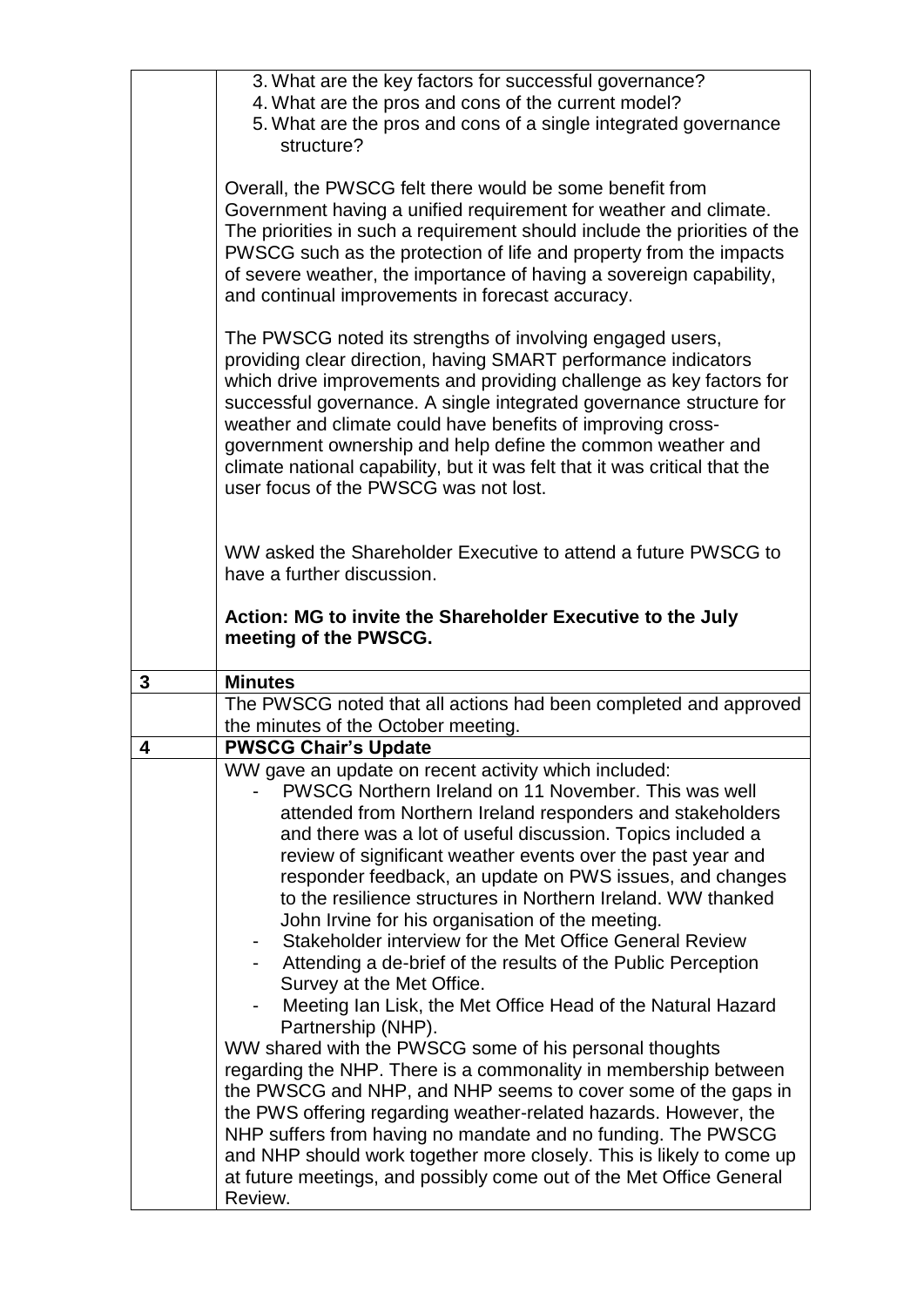| 5              | <b>PWS Value</b>                                                         |
|----------------|--------------------------------------------------------------------------|
|                | MG updated the PWSCG on progress with the Value for Money                |
|                | review. The report has been subjected to review by BIS economists,       |
|                | and external economists working on the General Review. MG will           |
|                | make a few changes as a result of feedback before finalising. The        |
|                | PWSCG requested that the final version be published in full on the       |
|                | website.                                                                 |
|                |                                                                          |
|                | Action: MG to circulate final version of the Value for Money             |
|                | review to the PWSCG and publish the full report on the website.          |
|                |                                                                          |
| 6              | <b>PWS Performance</b>                                                   |
|                | DR updated the PWSCG on PWS performance over the last three              |
|                |                                                                          |
|                | months and significant meteorological events:                            |
|                | 2014 was the warmest year in UK records, and was likely to be            |
|                | confirmed as the warmest year globally. It was also wet.                 |
|                | So far winter 2014/15 had been fairly typical, and with far              |
|                | fewer warnings than last winter.                                         |
|                | Impacts of lightning have been significant, and there have               |
|                | been comms challenges around wave heights and coastal                    |
|                | impacts, and the term "weather bomb".                                    |
|                | Recent surveys have maintained high level of reach for                   |
|                | warnings, suggesting the low level seen in the summer was an             |
|                | outlier and not the start of a trend.                                    |
|                | Warnings reach through social media has been impressive.                 |
|                | Met Office surveys show that the levels of trust in the Met              |
|                | Office are increasing.                                                   |
|                | There are a number of risks to in-year delivery, including               |
|                | challenging weather for warnings, accessing sufficient                   |
|                | resources to deliver milestones, and a high demand on the                |
|                | web and IT resilience.                                                   |
|                |                                                                          |
|                | SB asked if the Met Office was prepared for high levels of interest      |
|                | likely to arise from 2014 being the warmest year on record. PE           |
|                | reported that the Met Office were working with DECC on a joined-up       |
|                |                                                                          |
|                | communications plan.                                                     |
|                | LH noted that the phrase "weather bomb" $-$ which was a                  |
|                | meteorological term - made for great media story. The media              |
|                | highlighting these events in the news helps extend reach and save        |
|                | lives.                                                                   |
|                | There was some discussion over a missed heavy rain warning in            |
|                | south-west Wales during November, and what were the contributing         |
|                | factors. The PWSCG encouraged the Met Office to undertake a              |
|                | review of the event to help understand the problems and focus future     |
|                | resources.                                                               |
|                | DH raised the forecast accuracy performance around wind speed and        |
|                | low visibility. RO reported that the Met Office will be introducing some |
|                | science changes to the forecast model which will improve these           |
|                | scores.                                                                  |
|                |                                                                          |
| $\overline{7}$ | <b>PWS Milestones FY13/14</b>                                            |
| 7.1            | Milestone 2 - PWS Reach Strategy                                         |
|                | AW presented the proposed Reach Strategy. In setting the context of      |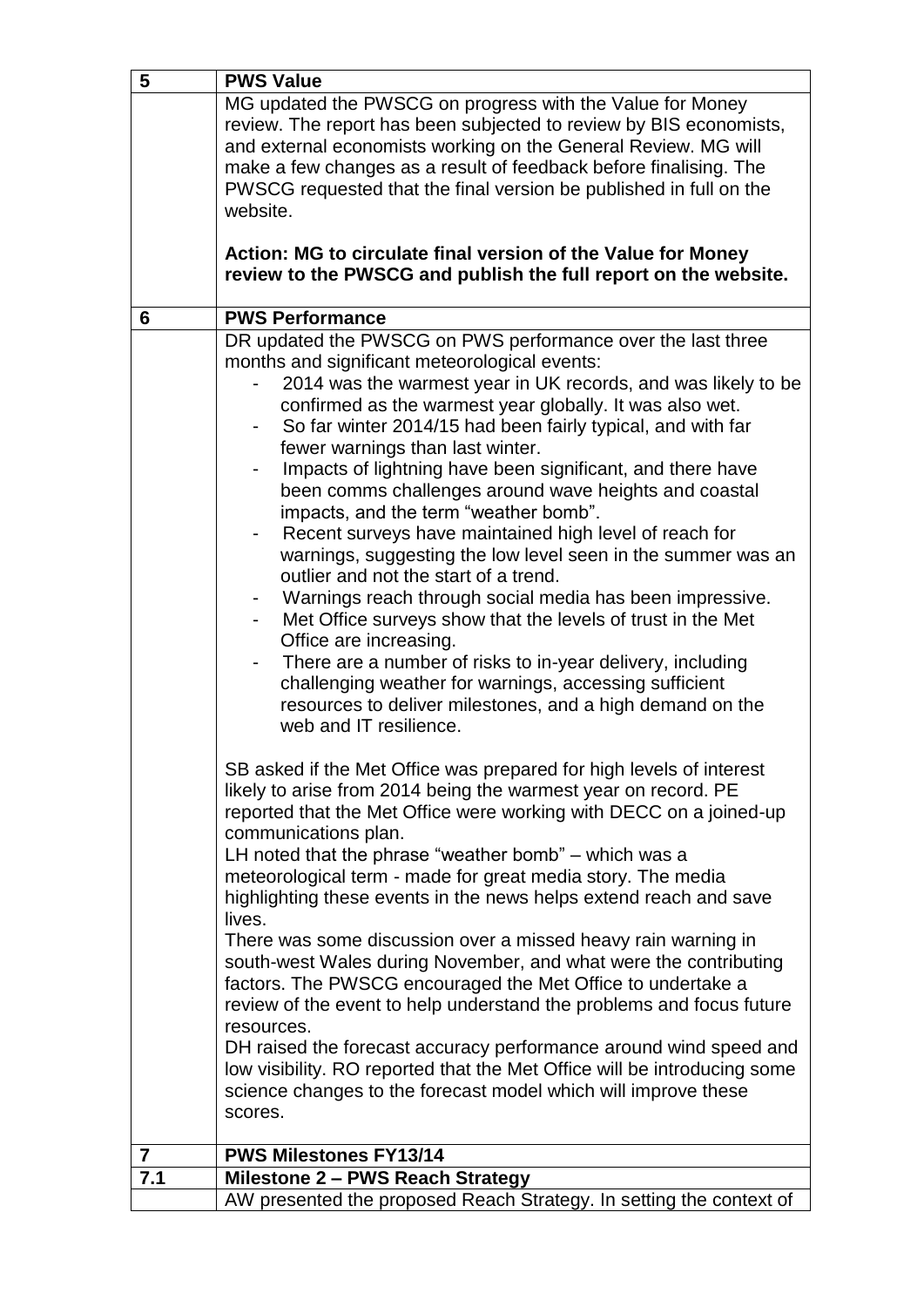| the Strategy AW gave a summary of results from the recent Public<br>Perception Survey. TV is still the largest channel for accessing<br>weather forecasts, but this is declining whilst digital is growing. This<br>prompted a discussion around how and whether people are changing<br>the way they access information. This was seen to be very important<br>as it would drive the strategy for the future.                                                                                                                                      |
|----------------------------------------------------------------------------------------------------------------------------------------------------------------------------------------------------------------------------------------------------------------------------------------------------------------------------------------------------------------------------------------------------------------------------------------------------------------------------------------------------------------------------------------------------|
| The four strands of the Strategy were presented in turn:                                                                                                                                                                                                                                                                                                                                                                                                                                                                                           |
| 1. Create a free-to-use service for radio and television<br>broadcasters to make sure that all providers can access key<br>PWS information, irrespective of commercial contracts                                                                                                                                                                                                                                                                                                                                                                   |
| SB asked if this service would include warnings and if so, how would<br>the Met Office ensure that the warnings would be presented in the<br>right way. CHu confirmed that the service would be licensed and<br>there would be terms and conditions around warnings that would<br>have to be adhered to in order to receive the service.                                                                                                                                                                                                           |
| 2. Build closer relationships with media partners and ensure that<br>they are provided with useful additional information in a timely<br>manner                                                                                                                                                                                                                                                                                                                                                                                                    |
| WW was assured that consistency of message would remain under<br>this proposal.                                                                                                                                                                                                                                                                                                                                                                                                                                                                    |
| 3. Outsource some aspects of digital reach so that, as the digital<br>market changes and diversifies, PWS content is available in all<br>the places people want to access it<br>a. Create a content-based offering that digital providers<br>can syndicate. Actively promote this offering to key<br>targeted digital providers<br>b. Actively promote Met Office open data to potential reach                                                                                                                                                     |
| partners and use the Met Office brand as a 'kitemark' of<br>quality<br>4. Continue medium-term (one- to three-year) investment in<br>successful Met Office digital channels to build the Met Office's<br>direct-to-consumer brand                                                                                                                                                                                                                                                                                                                  |
| DH noted that there is a lot of competition in the mobile market and<br>asked if the strategy addressed that threat. LH noted that Apps was<br>also a major market and the Met Office needed a clear strategy. DR<br>responded that Met Office Apps development was a medium-term<br>strategy to maintain reach and the Met Office is open to securing<br>additional reach via mobile apps in partnership. In the longer-term it<br>may prove better to do this with a partner and to have a dual-branded<br>App or an app displaying a kite mark. |
| There was a discussion as to what would be the costs of delivering<br>the strategy, including the opportunity cost of losing reach if the<br>strategy were not delivered.                                                                                                                                                                                                                                                                                                                                                                          |
| Overall, the PWSCG agreed that Milestone 2 had been delivered,                                                                                                                                                                                                                                                                                                                                                                                                                                                                                     |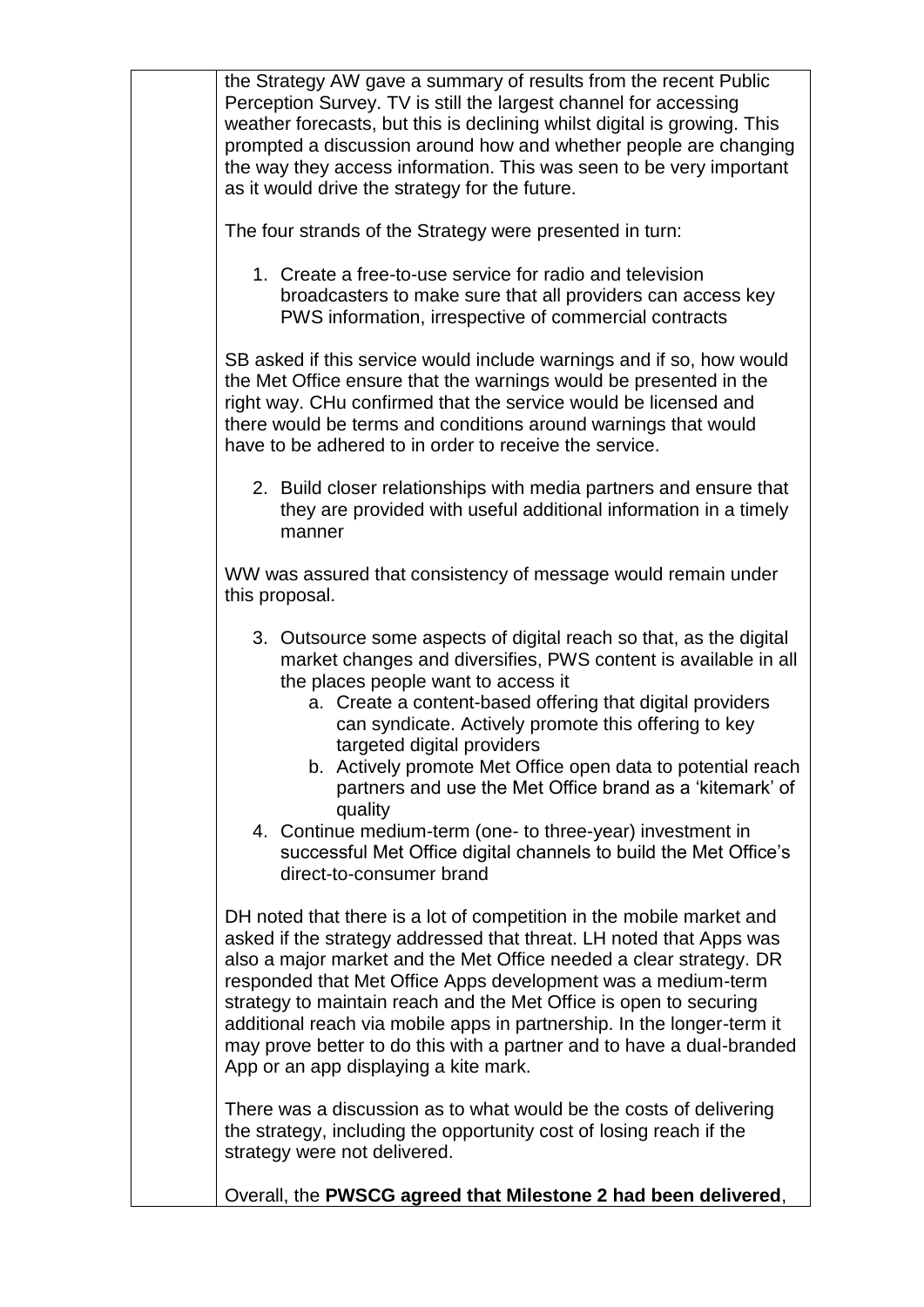|     | noting that delivery of individual elements of the strategy would be<br>subject to affordability.                                                                                                                                                                                                                                                                                                                                                                                                                                                                                                                    |
|-----|----------------------------------------------------------------------------------------------------------------------------------------------------------------------------------------------------------------------------------------------------------------------------------------------------------------------------------------------------------------------------------------------------------------------------------------------------------------------------------------------------------------------------------------------------------------------------------------------------------------------|
|     |                                                                                                                                                                                                                                                                                                                                                                                                                                                                                                                                                                                                                      |
| 7.2 | Milestone 4 - The National Archive                                                                                                                                                                                                                                                                                                                                                                                                                                                                                                                                                                                   |
|     | CHu presented the plans to create a Met Office national electronic<br>archive for weather information in line with the legal requirements of<br>being a Place of Paper Deposit. The proposal would be undertaken in<br>three phases, with the most requested data (single site) first. This first<br>stage would be delivered in September 2016, and all three phases<br>between August 2018 and September 2019. The development cost<br>would be £1.08m for the first phase, and between £2.5m and £3.5m<br>for all three phases.                                                                                   |
|     | Whilst noting the legal requirement, the PWSCG expressed its view<br>that historical weather observations was not a priority for the PWS<br>and the cost was much greater than original estimates. CHu<br>responded that original estimates were only for the first phase of the<br>project. GB asked whether there were any prospects for cost sharing,<br>and CH asked whether just some data needed to be archived (that<br>under WMO Resolution 40). The Met Office responded that attempts<br>to get funding from Cabinet Office and BIS had failed, and that all<br>data needed to be stored.                  |
|     | The PWSCG felt it needed more information to understand the legal<br>requirements, and whether the cost could be reduced or pace of<br>delivery slowed. In the context of a forthcoming spending review, the<br>PWSCG were unhappy at committing to what it considered was a low<br>priority project without knowing future years budgets.                                                                                                                                                                                                                                                                           |
|     | WW proposed that there was no need for the paper to be re-delivered<br>to the PWSCG, but that the Met Office should return to the next<br>PWSCG with a broader picture of its PWS development work,<br>including relative resource requirements, so that the PWSCG could<br>take informed decisions on prioritisation for future years' work.                                                                                                                                                                                                                                                                        |
|     | Noting its reservations regarding affordability, the <b>PWSCG agreed</b><br>that the Met Office had delivered Milestone 4.                                                                                                                                                                                                                                                                                                                                                                                                                                                                                           |
| 7.3 | Milestone 6 - Access to Information                                                                                                                                                                                                                                                                                                                                                                                                                                                                                                                                                                                  |
|     | TM updated the PWSCG on progress in making datasets available for<br>re-use through wholesale. European, UK and global model datasets<br>were now available, although global data was on non-operational<br>terms until April 2015. Great interest was shown in accessing Met<br>Office global model data at the recent American Met Society meeting.<br>Future difficulties will arise as model resolution increases and data<br>volumes become larger. However, because of wholesale charges the<br>service does not present a net cost to the PWS.<br>The PWSCG requested that the final report on Milestone 6 be |
|     | tabled at their April meeting.                                                                                                                                                                                                                                                                                                                                                                                                                                                                                                                                                                                       |
| 8   | PWS FY2015/16 and beyond: Vision, Strategy and Future Plans                                                                                                                                                                                                                                                                                                                                                                                                                                                                                                                                                          |
| 8.1 | <b>Approach to CSA and Performance Measures</b>                                                                                                                                                                                                                                                                                                                                                                                                                                                                                                                                                                      |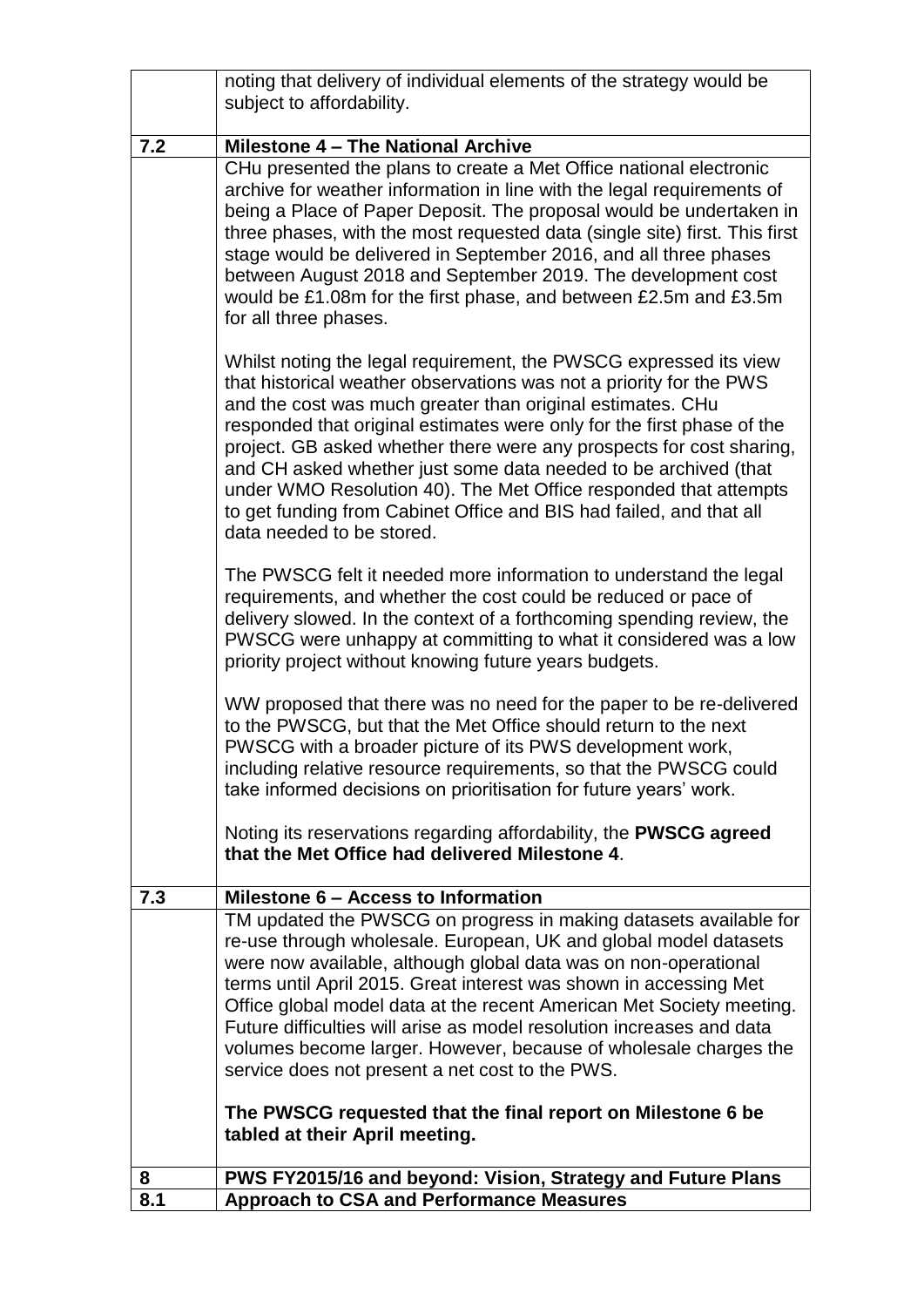|     | MG presented a proposed approach to the CSA and Performance<br>Measures for future years. This was part of a process of continuous<br>improvement to the CSA to improve clarity. Building on the six themes<br>introduced in the 14/15 CSA (Warnings, Public, Civil Contingencies,                                                                                                                                                                                                                                                                                                                                                                                                                                                                                                                                                                                       |
|-----|--------------------------------------------------------------------------------------------------------------------------------------------------------------------------------------------------------------------------------------------------------------------------------------------------------------------------------------------------------------------------------------------------------------------------------------------------------------------------------------------------------------------------------------------------------------------------------------------------------------------------------------------------------------------------------------------------------------------------------------------------------------------------------------------------------------------------------------------------------------------------|
|     | Data, International and National Capability) it was proposed that:                                                                                                                                                                                                                                                                                                                                                                                                                                                                                                                                                                                                                                                                                                                                                                                                       |
|     | the CSA structure is further simplified by taking some of the                                                                                                                                                                                                                                                                                                                                                                                                                                                                                                                                                                                                                                                                                                                                                                                                            |
|     | detailed documentation outside of the CSA;<br>a longer-term PWS Vision and Strategy are introduced; and                                                                                                                                                                                                                                                                                                                                                                                                                                                                                                                                                                                                                                                                                                                                                                  |
|     | a multi-year approach is taken to the CSA.                                                                                                                                                                                                                                                                                                                                                                                                                                                                                                                                                                                                                                                                                                                                                                                                                               |
|     |                                                                                                                                                                                                                                                                                                                                                                                                                                                                                                                                                                                                                                                                                                                                                                                                                                                                          |
|     | The PWSCG agreed to the proposals regarding the CSA.                                                                                                                                                                                                                                                                                                                                                                                                                                                                                                                                                                                                                                                                                                                                                                                                                     |
|     | MG presented a simplified approach to the PWS Performance<br>Measures (PPMs) by which there would be single PPM for each<br>theme, which would be of a business critical nature for the service<br>themes, as well as PPMs for Milestone delivery and Forecast<br>Accuracy. These PPMs would be supported by a broad range of<br>indicators (not targets) for each theme. In addition, the Chairman<br>would provide a qualitative report at the end of the year on behalf of<br>the PWSCG, drawing on the indicators, and the findings of the<br>PWSCG and the PWS Assurance Group to provide an overall<br>assessment of the Met Office's PWS delivery. The PWSCG were<br>asked the question of whether Met Office success in delivering the<br>PWS should be based on achieving a set number of the PPMs as<br>now, or through the Chairman's qualitative assessment? |
|     | A discussion was had about what the consequences were of the Met<br>Office failing a CSA, or target within. There were consequences to the<br>Met Office reputation and for its own corporate targets. However, as<br>the PWSCG is the Met Office's most important customer delivering<br>PWS targets and milestones carries significant weight within the<br>organisation. Given this, the PWSCG wished to ensure that the<br>proposed PPMs were sufficiently challenging for the Met Office.                                                                                                                                                                                                                                                                                                                                                                           |
| 8.2 | <b>A PWS Vision</b>                                                                                                                                                                                                                                                                                                                                                                                                                                                                                                                                                                                                                                                                                                                                                                                                                                                      |
|     | MG circulated a draft Vision to the PWSCG for their consideration<br>outside of the meeting.                                                                                                                                                                                                                                                                                                                                                                                                                                                                                                                                                                                                                                                                                                                                                                             |
| 8.3 | <b>Draft Performance Measures and Milestones for 15/16</b>                                                                                                                                                                                                                                                                                                                                                                                                                                                                                                                                                                                                                                                                                                                                                                                                               |
|     | MG presented the eight proposed PPMs for 15/16.                                                                                                                                                                                                                                                                                                                                                                                                                                                                                                                                                                                                                                                                                                                                                                                                                          |
|     | DR presented the draft proposed Milestones for 15/16.                                                                                                                                                                                                                                                                                                                                                                                                                                                                                                                                                                                                                                                                                                                                                                                                                    |
|     | On draft Milestone 1 - Expanded Warnings Service, the PWSCG felt<br>it better to talk of a next generation warnings service.<br>The PWSCG were very supportive of draft Milestone 5 – Weather<br>Observations from Schools. CW asked if such observations would be<br>used operationally, and noted the potential efficiencies that could                                                                                                                                                                                                                                                                                                                                                                                                                                                                                                                                |
|     | result if they were.<br>On draft Milestone 9 – Forecast Accuracy, MG informed the PWSCG<br>that establishing a new forecast accuracy basket that measured the<br>parameters of importance to the PWSCG in a way that was<br>scientifically robust would be a major piece of work next year. This<br>would be included in the agenda for the April meeting.                                                                                                                                                                                                                                                                                                                                                                                                                                                                                                               |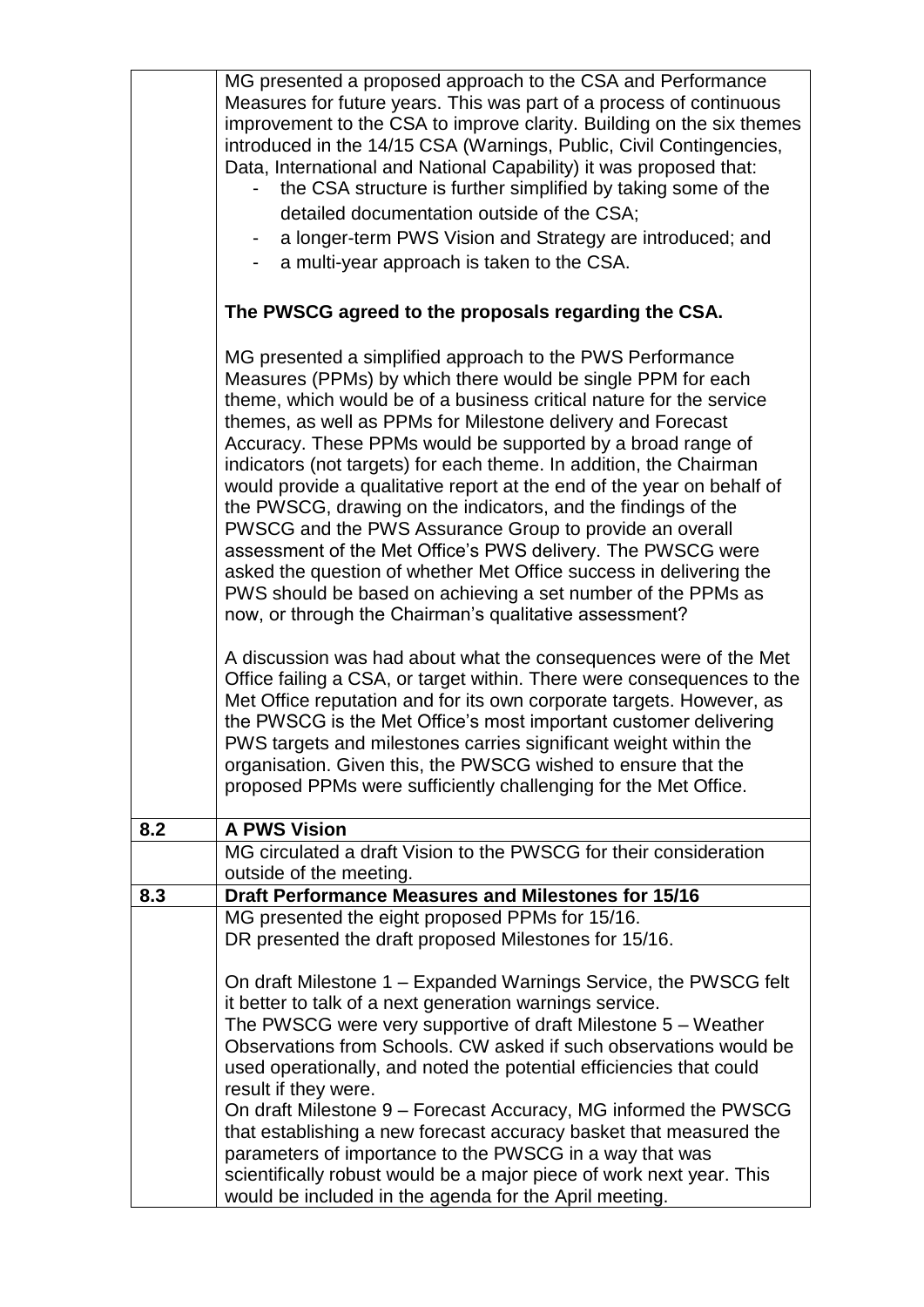|   | Action: PWSCG members to review the draft Vision, PPMs and<br>Milestones and pass comments back to the Secretariat (MG).<br>Action: DR and MG to prepare a final draft of the Vision, PPMs<br>and Milestones to be circulated to the PWSCG well ahead of the<br>next meeting (before Easter).<br>Action: DR to present Milestones to the next meeting in the<br>context of their relative resource requirements, so that the<br>PWSCG can make informed decisions on priorities. |
|---|----------------------------------------------------------------------------------------------------------------------------------------------------------------------------------------------------------------------------------------------------------------------------------------------------------------------------------------------------------------------------------------------------------------------------------------------------------------------------------|
| 9 | <b>AOB</b>                                                                                                                                                                                                                                                                                                                                                                                                                                                                       |
|   | There was no other business.<br>The meeting closed at 16:00.                                                                                                                                                                                                                                                                                                                                                                                                                     |

## **Summary of Decisions of PWSCG32:**

7.1 The PWSCG agreed that Milestone 2 had been delivered

7.2 The PWSCG agreed that the Met Office had delivered Milestone 4.

7.3 The PWSCG requested that the final report on Milestone 6 be tabled at their April meeting.

8.1 The PWSCG agreed to the proposals regarding the CSA.

**Summary of Actions arising from PWSCG32:**

2. Action: MG to invite the Shareholder Executive to the July meeting of the PWSCG.

5. Action: MG to circulate final version of the Value for Money review to the PWSCG and publish the full report on the website.

8.3 Action: PWSCG members to review the draft Vision, PPMs and Milestones and pass comments back to the Secretariat (MG).

8.3 Action: DR and MG to prepare a final draft of the Vision, PPMs and Milestones to be circulated to the PWSCG well ahead of the next meeting (before Easter).

8.3 Action: DR to present Milestones to the next meeting in the context of their relative resource requirements, so that the PWSCG can make informed decisions on priorities.

> **Dates of Next Meeting:** Wednesday 22<sup>nd</sup> April 2015, BIS, London

Future Meetings: Wednesday 15<sup>th</sup> July 2015, BIS, London